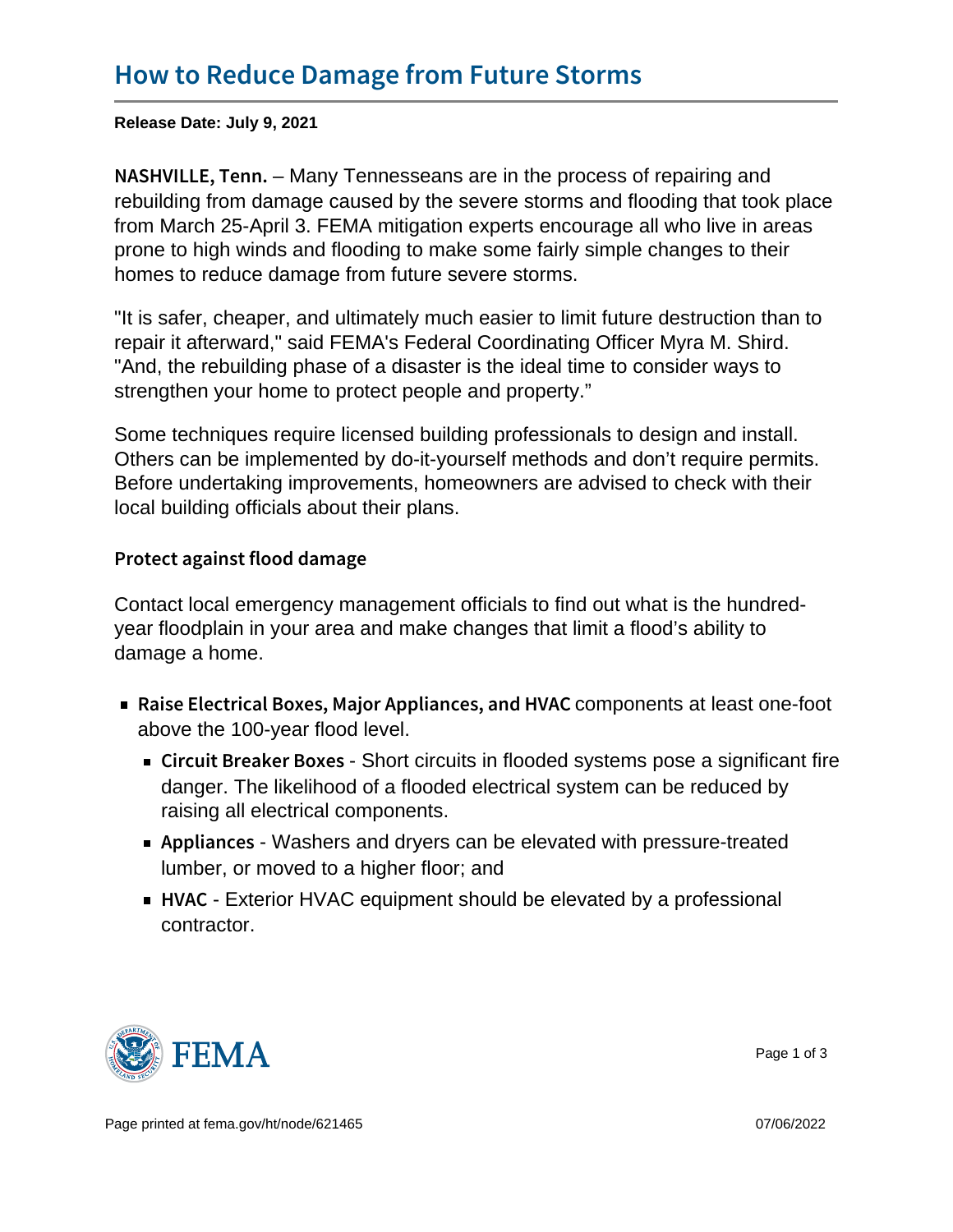Anchor fuel Wheen Knet Southers move an unanchored tank, the supply line may tear. Additionally, filling and ventilation tubes need to be above flood level so that water cannot get inside the tank. Anchor inside and outside tanks with properly sized ground anchors.

For safety's sake, consult local officials and building professionals about the best methods for anchoring fuel tanks.

- Install sewer back=ffloodding adnvoeasse sewerlines to back up into  $\overline{\phantom{a}}$ houses through drainpipes. Backflow valves are designed to block drainpipes temporarily and prevent flow into the house. Have a licensed plumber or contractor install the valves.
- **Buy Flood In sunderstanding your flood risk allows you to make informed** decisions about protecting your family and property. Flood damage is not usually covered in homeowner multi-peril insurance policies. The most common way to insure against flood damage to your home and contents is with a separate flood insurance policy. You can learn more about flood insurance coverage and costs at [https://www.fema.gov/national-flood-insurance-program.](https://www.fema.gov/national-flood-insurance-program/How-Buy-Flood-Insurance)

Reinforce VulnerabMieniAmriezaes Whond Damage

High winds are looking for cracks to penetrate a home, because once high winds get in even through what may seem to be small openings, they can do tremendous damage. Here are tips from FEMA experts on methods to limit high wind's ability to trespass into a home.

- $\blacksquare$  Strengthen Entry Doors Insstraklist Wininsblutteurs over all exposed windows and glass surfaces. If replacing an entry door, use an approved, impact-tested door and install a dead bolt lock long enough to penetrate the 2X4 framing of the door. Also ensure the strike plate is installed with screws long enough to penetrate the door frame.
- Fortify garage  $\Theta$ ndeow $\phi$ inds gets through a garage door it can do tremendous damage to the whole house. A garage door can be reinforced by adding braces across the back of the door and by strengthening the glider wheel tracks. Modifications should usually be made by a garage door expert. Consider purchasing a garage door built to withstand high winds.



Page 2 of 3